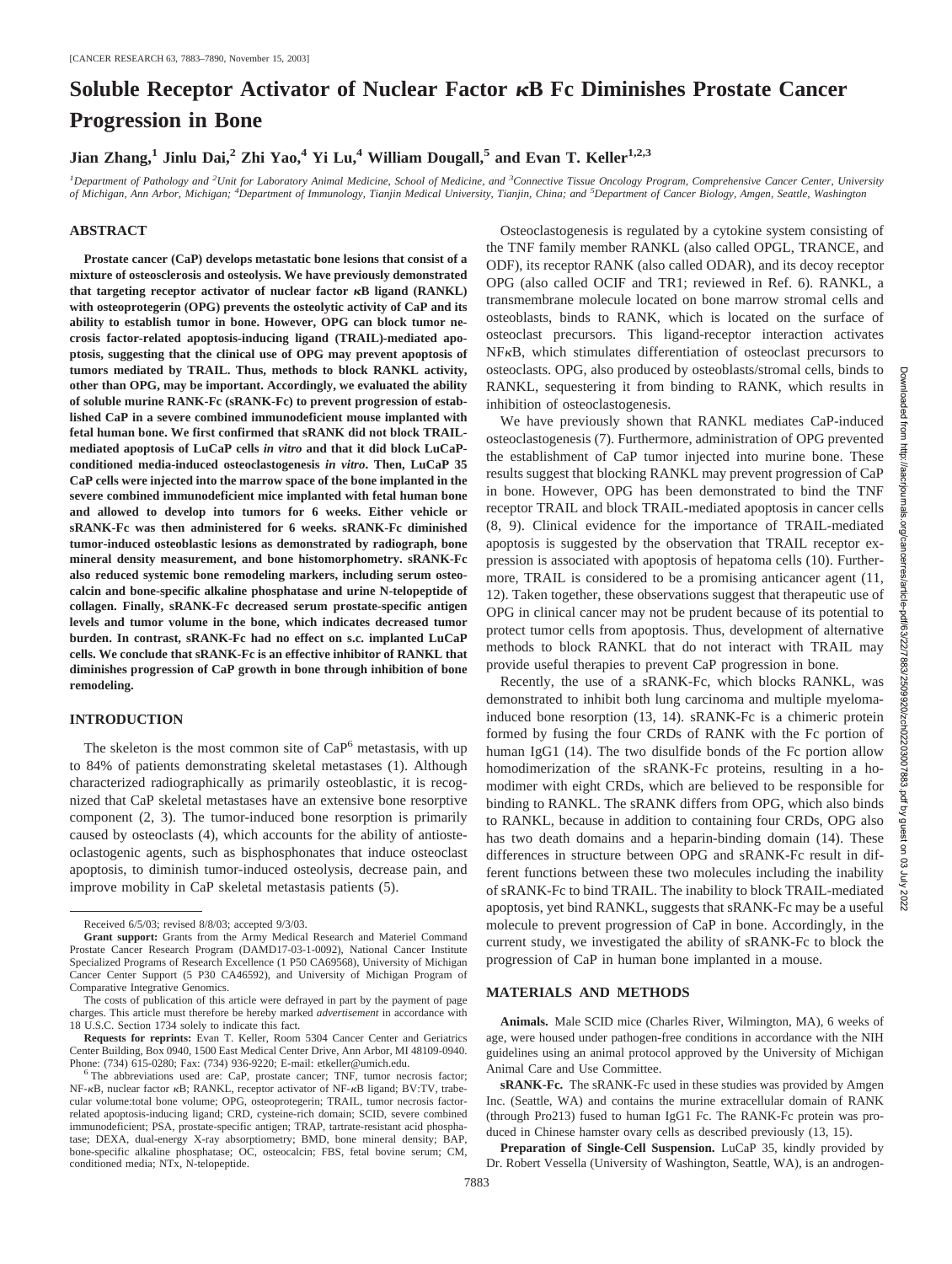A

35

sensitive, PSA-producing human CaP xenograph derived from the lymph nodes of a patient that had failed androgen-deprivation therapy (16, 17). Single-cell suspensions of LuCaP 35 were prepared by resecting the s.c. xenografts and cutting them into small pieces in HBSS with 1% FBS. The small pieces were then rubbed gently between frosted glass slides to obtain single-cell suspensions in HBSS containing 1% FBS. RBCs were lysed with ammonium chloride solution (StemCell Technologies Inc., Vancouver, British Columbia, Canada) and centrifuged at  $300 \times g$  for 10 min in HBSS with 1% FBS, and the cell pellet was resuspended in RPMI 1640 with 10% FBS. Cell viability was determined by trypan blue counting, and only preparations with -90% viability were used for *in vivo* injection.

**Obtaining CM.** CM were obtained from cells as described previously (7). Briefly,  $5 \times 10^6$  cells were plated in 10-cm tissue culture dishes for 12 h in RPMI 1640 with 10% FBS. The media were then changed to 10 ml of RPMI plus 0.5% FBS, and supernatants were collected 24 h later. To normalize for differences in cell density because of proliferation during the culture period, cells from each plate were collected and total DNA content/plate was determined (spectrophotometric absorbance, 260 nm). CM were then normalized for DNA content between samples by adding RPMI.

**Treatment.** Forty SCID mice had half-sections of human fetal bone (cut in half longitudinally) implanted s.c. as described previously (18). Four weeks later, LuCaP 35 CaP cells  $(3 \times 10^5 \text{ in } 50 \mu l)$  of RPMI 1640 with 10% FBS) were injected into the marrow space of the implanted bone, and tumors were allowed to develop. Six weeks after LuCaP 35 implant, mice were palpated for presence of tumors, which grows out of the open marrow cavity of the bone, and blood was collected and measured for PSA levels (28 of 40 mice had palpable evidence of tumors and were positive for PSA). The mice with tumors were then divided randomly into three groups  $(n = 9/\text{group})$  to be either immediately sacrificed (basal) or receive either sRANK-Fc  $(200 \ \mu g/mouse)$  or saline vehicle by i.p. injection three times per week based on a previous study (19). Mice were sacrificed after 6 weeks of sRANK administration. An additional group of mice  $(n = 10)$  to serve as a control group received bone implants, and 4 weeks after implant (at the same time as the treatment groups received tumor), 50  $\mu$ l of RPMI with 10% FBS were injected into the marrow cavity, and these mice were sacrificed 6 weeks after injection (in parallel with the basal group). Serum, urine, and bones were collected for evaluation. Before sacrifice, the animals were anesthetized, and magnified flat radiographs were taken with a Faxitron (Faxitron X-Ray Corp., Wheeling, IL).

**Histopathology and Bone Histomorphometry.** Histopathology was performed as described previously (7). Briefly, bone specimens were fixed in 10% formalin for 24 h, then decalcified using 12% EDTA for 72 h. The specimens were then paraffin embedded, sectioned  $(5 \mu M)$ , and stained with H&E to assess histology or stained with TRAP to identify osteoclasts. Four discontinuous random regions of interest were examined within each bone implant to represent the bone fragment. To perform TRAP staining, nonstained sections were deparaffinized and rehydrated, then stained for TRAP (acid phosphatase kit, model 387-A; Sigma Diagnostics, St. Louis, MO) as directed by the manufacturer with minor modification. Briefly, the specimens were fixed for 30 s and then stained with acid phosphatase and tartrate solution for 1 h at 37°C, followed by counterstaining with hematoxylin solution. Osteoclasts were determined as TRAP-positive staining multinuclear  $($ >3 nuclei) cells by light microscopy. Histomorphometric analysis was performed on a BIOQUANT system (R&M Biometrics, Inc., Nashville, TN) as described previously (20). The terminology used was that recommended by the Histomorphometry Nomenclature Committee of the American Society for Bone and Mineral Research (21). Tumor area was determined as the proportion of tumor area in the total nonmineralized portion of the bone.

**DEXA Measurement and X-Ray.** BMD of the excised bone implants was measured using DEXA on an Eclipse Peripheral Dexa Scanner using pDEXA Sabre software, version 3.9.4, in research mode (Norland Medical Systems, Fort Atkinson, WI). Excised implants were scanned at 2 mm/s with a resolution of  $0.1 \times 0.1$  mm. Three 0.5-cm regions of interest were selected randomly for each fragment to determine BMD. Short-term BMD precision (percentage of coefficient of variation) was  $\sim$ 3% for this technique. Radiographs were taken before the sacrifice of the animals and after the excision of bone implants by using a Faxitron.

**PSA Measurement.** Total PSA levels in serum were determined using the Accucyte Human PSA assay (Cytimmune Sciences Inc., College Park, MA). The sensitivity of this assay is 0.488 mg/ml.



Fig. 1. Effect of sRANK-Fc on RANKL activity and TRAIL-mediated apoptosis *in vitro*. *A*, single-cell suspensions of RAW 264.7 cells were plated in 24-well plates  $(1 \times 10^5 \text{ cells/well})$  on top of sterile coverslips in RPMI plus 10% FBS. Cells were grown for 12 h, then the media were changed to RPMI plus 0.5% FBS, and recombinant human sRANKL (10 ng/ml) and sRANK-Fc were added as indicated. Osteoclasts were identified as TRAP-positive multinucleated  $(>\frac{3}{2}$  nuclei) cells, and the number of osteoclasts per coverslip were quantified. Data are reported as the mean  $\pm$  SD of triplicates from two independent experiments.  $\ast$ ,  $P \le 0.001$  compared with nontreatment culture;  $\ast \ast$ ,  $P \le 0.05$ compared with the RANKL only treatment;  $\dot{\tau}$ ,  $P < 0.01$  compared with RANKL only and  $P < 0.05$  compared with 1 ng/ml sRANK-Fc treatment;  $\Omega$ ,  $P < 0.01$  compared with RANKL only and 1 ng/ml and 10 ng/ml sRANK-Fc treatments (one-way ANOVA and Fisher's protected least significant difference for *post hoc* analysis). *B*, LuCaP cells were plated  $(1 \times 10^6$ /well) in 12-well plates in RPMI plus 10% FBS. After 12 h of culture, media were changed to RPMI plus 0.5% FBS, and OPG, sRANK-Fc, or TRAIL was added as indicated. After an additional 24 h of culture, cells were assessed for apoptosis on a fluorescent microscope using Annexin V-FITC staining. Results are reported as the mean  $\pm$  SD of two experiments.  $*$ ,  $P$  < 0.01 compared with no TRAIL for each respective compound;  $\dagger$ ,  $P < 0.01$  compared with TRAIL-treated vehicle group; \*\*,  $P < 0.01$ compared with TRAIL-treated OPG group (ANOVA and Fisher's protected least significant difference for *post hoc* analysis).

**Serum OC Measurement.** Serum human OC was measured by a competitive immunoassay kit (Metra Osteocalcin, Quidel Corporation, Santa Clara, CA). The assay does not cross-react with murine OC. This antibody is conformationally dependent and recognizes only intact (*de novo*) OC and not fragments from resorbed bone tissues. The sensitivity of this assay is 0.45 ng/ml.

**Serum BAP Measurement.** Serum human BAP was measured by an immunoassay kit (Metra BAP EIA, Quidel Corporation, Santa Clara, CA). This assay does not cross-react with murine BAP. The sensitivity of this assay is 0.7 units/liter.

**Urine NTx and Creatinine Measurements.** Urine NTx was measured using human-specific ELISA, as recommended by the manufacturer (Osteomark NTx; Ostex Inc.). Results were reported as a ratio of NTx bone collagen equivalents (nanomolar bone collagen equivalents) to urine creatinine (millimole creatinine). Urine creatinine was measured using a creatinine kit (Metra Biosystems, Mountain View, CA) as directed by the manufacturer.

**Cell Viability.** Single-cell suspension of LuCaP cells were plated at  $2 \times 10^6$ /plate in 60-mm plates in triplicates with RPMI and 10% FBS. After 12 h of culture, media were changed to RPMI plus 0.5% FBS and sRANK-Fc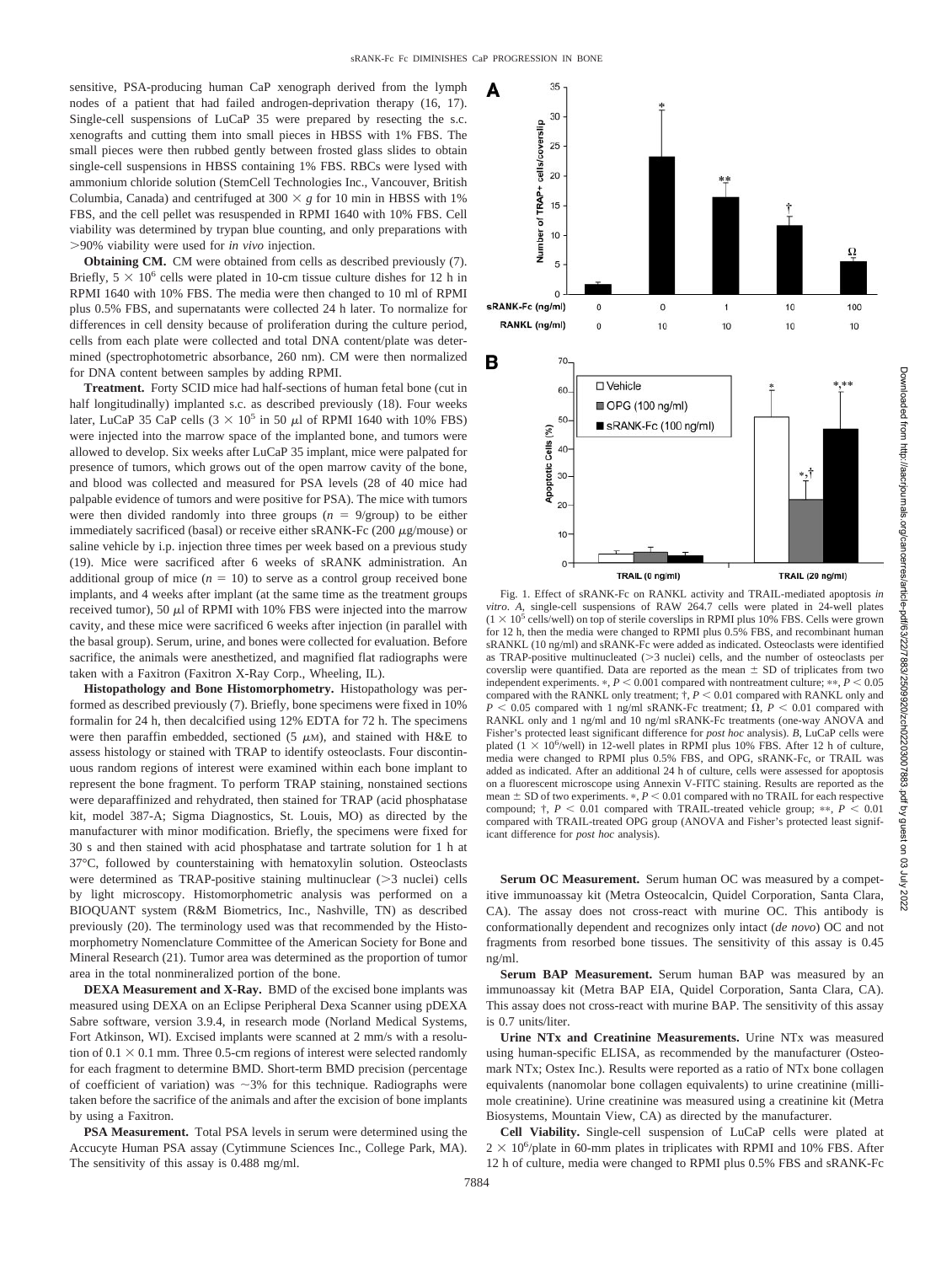

Fig. 2. Effects of sRANK-Fc on CaP-induced osteoclast activity *in vitro*. A, LNCaP, C4–2B, PC3, and LuCaP 35 cells were plated ( $5 \times 10^5$ ) cells) in 12-well plates. After 24 h, CM were collected and subjected high-sensitivity ELISA for sRANKL. Data are reported as the mean  $\pm$  SD of three experiments.  $\ast$ ,  $P$  < 0.05 compared with LNCaP (one-way ANOVA and Fisher's protected least significant difference for *post hoc* analysis). *B*, representative pictures of cultures stained for TRAP. Single-cell suspensions of RAW 264.7 cells were plated in 24-well plates ( $1 \times 10^5$  cells/well) on top of sterile coverslips in RPMI plus 10% FBS. Cells were grown for 12 h, then the media were changed to RPMI plus 0.5% FBS. Either recombinant human sRANKL (10 ng/ml) or CM harvested (as described in "Materials and Methods") from LuCaP cells was added to a final concentration of 25% (vol/vol) as indicated. Immediately, the indicated concentration of sRANK-Fc was added. Osteoclasts were identified as TRAP-positive multinucleated ( $>$ 3 nuclei) cells. *C*, number of osteoclasts per coverslip were quantified. Data are reported as the mean  $\pm$  SD of quadruplicates from two independent experiments.  $P < 0.001$  compared with nontreatment culture;  $**$ ,  $P < 0.05$  compared with the CM-treated culture and 1 ng/ml treatment;  $\dagger$ ,  $P < 0.01$  compared with 10 ng/ml treatement (one-way ANOVA and Fisher's protected least significant difference for *post hoc* analysis).

was added at different concentrations, and 24 h after an additional 24 h, cells were collected and viability was examined by trypan blue exclusion.

**Cell Proliferation.** Cell proliferation was measured using the CellTiter 96 AQ Non-radioactive cell proliferation assay (Promega, Madison, WI). Briefly, LuCaP cells in RPMI plus 5% FBS were added to the wells of a 96-well plates at 5000/well in triplicates. After 12 h of culture, the media were changed to RPMI plus 0.5% FBS, and a different concentration of sRANK-Fc was added. Cells were allowed to grow for 24 h, then 20  $\mu$ l/well of combined MTS/PMS solution were added. After incubation of 1 h at  $37^{\circ}$ C in a humidified 5% CO<sub>2</sub> atmosphere, the absorbance at 490 nm was recorded by using an ELISA plate reader.

**Cell Apoptosis.** LuCaP cells were plated at  $1 \times 10^6$ /well in 12-well plates on sterile coverslips in triplicate with RPMI plus 10% FBS. After 12 h of culture, media were changed to RPMI plus 0.5% FBS and immediately a different concentration of recombinant OPG (R&D Systems Inc.), sRANK-Fc, or TRAIL (R&D Systems, Inc.) was added. Subsequently, cells were evaluated for apoptosis on a fluorescent microscope using Annexin V-FITC detection kit (PharMingen, San Diego, CA) following the manufacturer's protocol. Ten random  $\times$  50 fields were counted, and the results are reported as percentage of FITC-positive cells.

**Statistical Analysis.** Statistical analysis was performed using Statview software (Abacus Concepts, Berkley, CA). ANOVA was used for initial analyses, followed by Fisher's protected least significant difference for *post hoc* analyses. Differences with a  $P < 0.05$  were determined as statistically significant.

#### **RESULTS**

RANKL is a key inducer of osteoclastogenesis. To ensure that sRANK-Fc blocks RANKL-induced osteoclastogenesis *in vitro*, we coincubated osteoclast precursor RAW cells with RANKL in the presence of increasing doses of sRANK-Fc. RANKL-induced osteoclastogenesis and sRANK-Fc inhibited the osteoclastogenesis in a dose-responsive fashion (Fig. 1*A*). OPG has been shown to bind TRAIL (22) and block TRAIL-mediated apoptosis in CaP cells *in*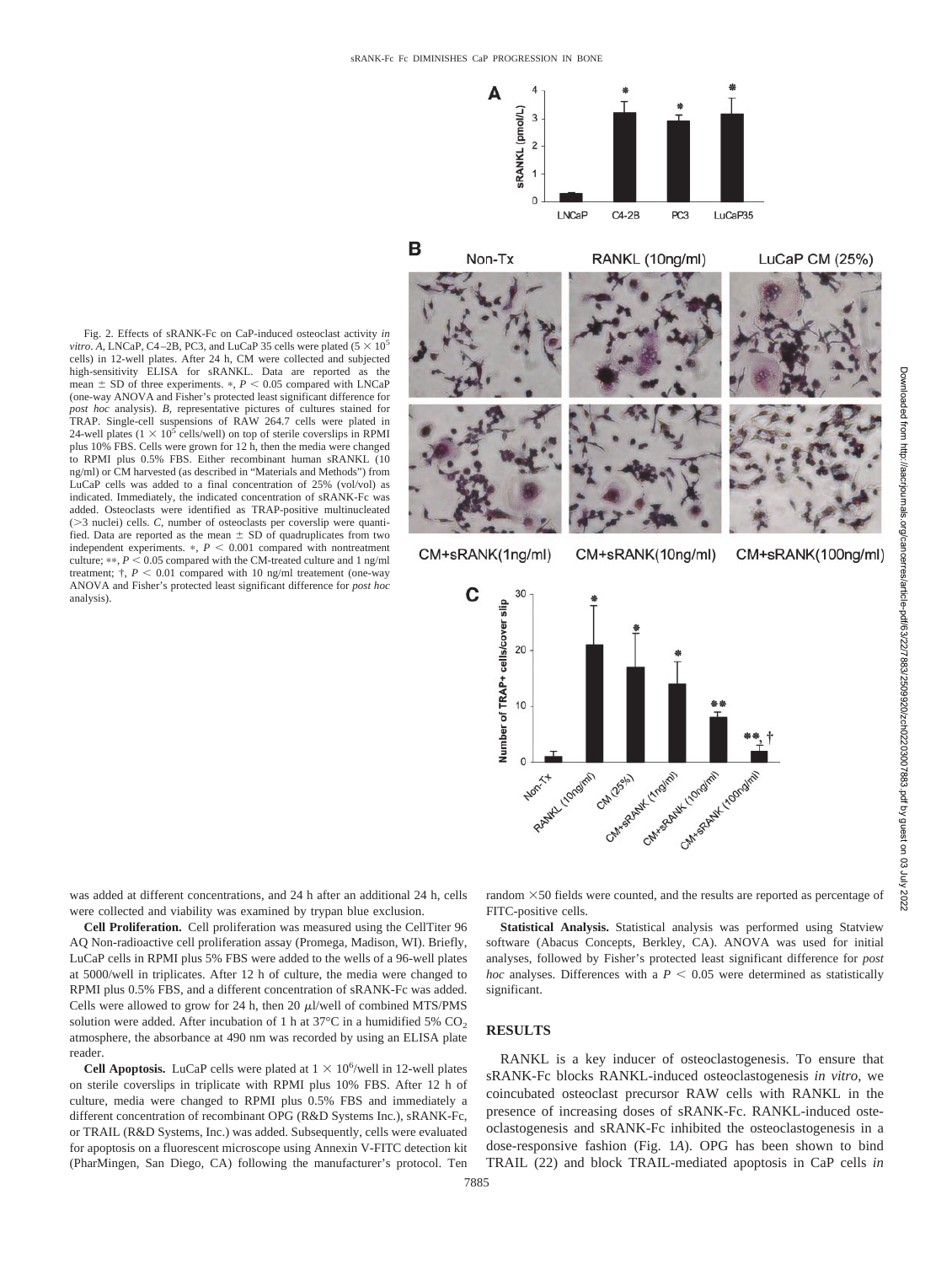*vitro* (9), which suggests that it may be protect cancer cells against TRAIL-mediated apoptosis *in vivo*. Accordingly, other factors to block RANKL that do not block the proapoptotic activity of TRAIL may be useful for cancer therapy. We have determined that sRANK-Fc does not bind TRAIL (data not shown); however, to ensure that it does not block TRAIL-mediated apoptosis, we tested the effect of sRANK-Fc on TRAIL-mediated apoptosis of LuCaP cells. We found that although OPG diminished TRAIL-mediated apoptosis of LuCaP cells, sRANK-Fc had no effect (Fig. 1*B*). These data demonstrate that sRANK-Fc blocks RANKL-induced osteoclastogenesis but does not protect LucCaP cells against TRAIL-mediated apoptosis.

To determine whether LuCaP 35 cells produce sRANKL, we created single-cell suspensions of LuCaP 35 and grew them for 24 h, then collected the culture supernatants to test for sRANKL expression. LuCaP 35 cells secreted sRANKL at levels similar to C4–2B and PC-3 CaP cells, but  $\sim$  8-fold higher levels than LNCaP CaP cells (Fig. 2*A*). To determine whether sRANK-Fc could inhibit LuCaP-induced osteoclastogenesis, we incubated osteoclast precursor RAW cells with LuCaP CM in the absence and presence of sRANK-Fc. LuCaP CM induced osteoclasts, and sRANK-Fc decreased LuCaP-mediated osteoclastogenesis in a dose-responsive fashion (Fig. 2, *B* and *C*). These data demonstrate that LuCaP35 produces functional sRANKL and that LuCaP-induced osteoclastogenesis can be inhibited by sRANK-Fc.

To evaluate the ability of sRANK-Fc to prevent progression of established CaP in bone, we s.c. implanted human fetal bone into 40 SCID mice. Four weeks later, LuCaP 35 CaP cells were injected into the marrow space of the implanted bone and allowed to develop into tumors. Six weeks after tumor implant, mice were palpated for presence of tumors. We determined that 28 of 40 mice had palpable evidence of tumor growth in the implanted bone (70% tumor take-up rate in the bone at 6 weeks). To confirm that these 28 mice had LuCaP xenograft growth, we measured serum PSA levels. The mouse does not produce PSA, thus this measurement is a specific marker of human CaP tumor in these animals. All 28 mice were positive for PSA (mean  $\pm$  SD, 13.2  $\pm$  3.1 ng/ml). The mice with PSA-confirmed tumors were then divided randomly into three groups  $(n = 9/\text{group})$ ; one mouse was not used; serum PSA levels were not statistically different among groups) to be either immediately sacrificed (basal) or receive either sRANK-Fc  $(200 \mu g/mouse)$  or saline vehicle by i.p. injection three times per week. Mice were sacrificed after 6 weeks of sRANK administration.

The presence of LuCaP tumors for 6 weeks induced an osteosclerotic radiographic response (Fig. 3*A*, basal *versus* control). After an additional 6 weeks of tumor growth (12 weeks total), the radiographic osteosclerotic appearance increased in the vehicle-treated animals (Fig. 3, vehicle *versus* basal), whereas sRANK-Fc diminished the osteosclerotic appearance (Fig. 3*A*, sRANK-Fc *versus* vehicle), although it was still increased over that of the basal group. To accurately quantify differences in BMD, we used DEXA (Fig. 3, *A* and *B*). The BMD was increased by 15% in the basal group compared with the control group (mice implanted with human fetal bone without tumor). After an additional 6 weeks, the BMD was increased by 12% in the vehicle-treated group compared with the basal group. In contrast, sRANK-Fc limited the increase of BMD to 4% (*i.e.*,  $\sim$  67% lower increase of BMD then occurred in the vehicle group). These results indicate that LuCaP 35 induces an osteoblastic lesion and that sRANK-Fc inhibits tumor-induced bone formation.

To evaluate the effects of sRANK-Fc at the cellular level of bone, we performed bone histomorphometry on excised implants. The BV: TV, which represents the proportion of total mineralized trabeculae in the total bone in the section, was increased by 19% in the basal group



Fig. 3. Radiological examination of LuCaP-induced bone lesions. Implanted human fetal bones in SCID mice were injected with LuCaP 35 single-cell suspension. Six weeks after tumor injection, some mice were sacrificed as the basal group ( $n = 9$ ). The remaining mice were divided to receive either sRANK-Fc  $(200 \ \mu g/kg)$  or vehicle  $(1\% BSA$  in PBS;  $n = 9$ /group). Treatments were administered via i.p. injection three times per week for 6 weeks, and the mice were then sacrificed. *A*, radiograph of LuCaP-induced bone lesions determined by X-ray and DEXA showing osteoblastic lesions with stronger density of the tumor implants compared with the control group (without tumor implantation). Measurement of BMD was performed using DEXA. The color scale indicates low (*L*) density through high (*H*) density. *B*, quantification of BMD for the excised implants in different groups. Values are presented as mean  $\pm$  SD.  $\ast$ ,  $P$  < 0.01 compared with control group;  $\dagger$ ,  $P < 0.05$  compared with basal group; \*\*,  $P < 0.05$  compared with vehicle-treated group (one-way ANOVA and Fisher's protected least significant difference for *post hoc* analysis).

compared with the control group (Fig. 4*A*). The BV:TV continued to increase by an additional 11% in the vehicle-treated group compared with the basal group (overall 30% increase in the vehicle group compared with the control group). Administration of sRANK-Fc diminished the increase of BV:TV by 83% (Fig. 4*A*, sRANK-Fc *versus* vehicle). The osteoblast perimeter (*ObS/BS*), which represents the number of osteoblasts per millimeter of trabecular bone, was increased by 132% and 152% in the basal and vehicle-treated groups, respectively, compared with the control group (Fig. 4*B*). Administration of sRANK-Fc did not alter the increase of osteoblast perimeter that occurred in the vehicle-treated group (sRANK-Fc *versus* vehicle). Osteoclast perimeter (*Oc/BS*), which represents the number of osteoclasts per millimeter of trabecular bone, was increased by  $\sim$ 720% in the basal group *versus* control group (Fig. 4*C*), indicating that LuCaP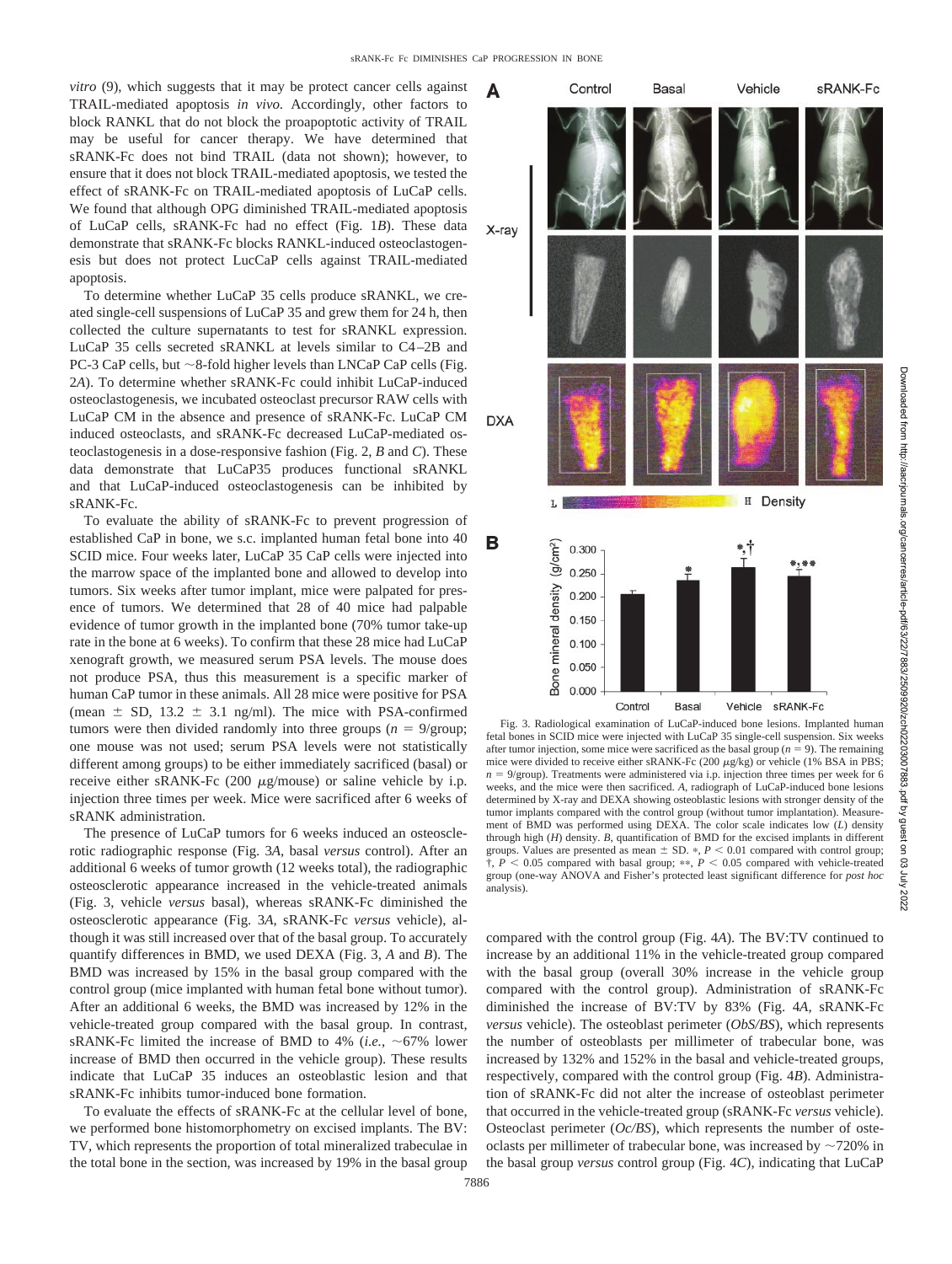

Fig. 4. Effects of sRANK-Fc on bone histomorphometric parameters of LuCaPinduced osteoblastic lesions. Three nonserial sections of each implant were analyzed by using the Bioquant system as described in "Materials and Methods." Five random  $\times 200$ magnification fields were evaluated per each section. The values are reported as mean  $\pm$  SD ( $n = 9$  mice/group). Data were analyzed using one-way ANOVA and Fisher's least significant difference for *post hoc* analysis. *A*, the BV:TV was used to represent total mineralized bone in the trabeculae.  $*, P < 0.05$  compared with control;  $\dagger, P < 0.01$ compared with basal;  $**$ ,  $P < 0.05$  compared with vehicle-treated group. *B*, the osteoblast perimeter (*ObS/BS*) represents the number of osteoblasts per millimeter length of bone interface.  $\ast$ ,  $P < 0.001$  compared with control. *C*, the osteoclast perimeter (*OcS/BS*) represents the number of osteoclasts per millimeter length of tumor-bone interface.  $\ast$ ,  $P < 0.001$  compared with control; \*\*,  $P < 0.001$  compared with vehicle-treated group.

35 induces osteoclastogenesis. However, it was not further increased in the vehicle-treated mice *versus* basal mice. Administration of sRANK-Fc decreased the osteoclast perimeter to levels similar to the control mice. These results indicate that LuCaP 35 induces both an osteoblastic and osteoclastic responses in bone that can both be inhibited by sRANK-Fc.

To determine whether the tumor-induced changes in bone were reflected systemically in the animals, several bone remodeling markers were measured. Serum human OC, BAP, and urinary Ntx, an indicator of bone resorption, were evaluated. These compounds were not detectable in the control mice (data not shown) although they were detectable in the basal group (Fig. 5). Serum human OC and BAP were decreased by  $\sim$ 30% and 25%, respectively, in the sRANK-Fctreated mice compared with the vehicle-treated mice (Fig. 5, *A* and *B*). Urinary NTx was reduced by 30% in the sRANK-Fc-treated mice compared with the vehicle-treated mice (Fig. 5*C*).

To determine the extent of tumor burden, we quantified serum PSA levels in mice. Serum PSA levels, which were undetectable in control mice (data not shown), were increased by  $\sim$ 157% in the vehicletreated mice compared with the basal mice (Fig. 6*A*). Administration of sRANK-Fc resulted in only a 50% increase in PSA levels from the levels of basal mice, thus diminishing the increase in that occurred in the vehicle group by  $\sim 66\%$  (Fig. 6*A*). Tumor that stained positive for PSA was readily identified in all of the mice in the various tumorinjected groups (Fig. 6*B*). Tumor area/total nonmineralized bone area was increased by 60% in the vehicle-treated group compared with the basal group (represents continued tumor growth; Fig. 6*C*). In the group receiving sRANK-Fc, the tumor area was increased by 32% compared with the basal group but this was  $\sim$  50% less than the increase observed in the vehicle-treated group (Fig. 6*C*). These results showed that sRANK-Fc diminishes LuCaP 35 tumor progression in bone.

To explore whether the ability of sRANK-Fc to inhibit lesions in the bone was a direct effect on tumor cells, we incubated LuCaP 35 cells with sRANK-Fc, then evaluated proliferation rate and cell viability. sRANK-Fc had no effect on these proliferation rates or viability of the LuCaP cells (data not shown). Additionally, we injected LuCaP cells s.c. into the mice, allowed tumors to develop for 6 weeks, then administered sRANK-Fc in a similar fashion as for the studies performed with bone. Administration of sRANK-Fc had no effect on s.c. LuCaP 35 tumor growth rate (Fig. 7). These data suggest that sRANK-Fc does not have a direct inhibitory effect on LuCaP 35.

## **DISCUSSION**

The results from the present study demonstrate that sRANK-Fc diminishes CaP progression in osseous, but not in nonosseous, tissue. Furthermore, the observation that sRANK-Fc did not diminish s.c. growth of the tumor, in combination with the observation that it had no direct affect on the CaP cells *in vitro*, suggests that the ability of sRANK-Fc to inhibit CaP establishment was not because of a direct



Fig. 5. Effect of sRANK-FC on systemic bone remodeling markers. Serum and urine were collected from basal, sRANK-Fc, and vehicle treatment groups at the time of their euthanasia. Serum OC, serum BAP, urine NTx, and urine creatinine were measured as described in "Materials and Methods." *A*, serum OC levels. *B*, serum BAP levels. *C*, urine NTx levels are reported as bone collagen equivalents (*BCE*) normalized to urine creatinine levels. Data are reported as mean  $\pm$  SD. Data were analyzed using one-way ANOVA and Fisher's protected least significant difference for *post hoc* analysis.  $P < 0.01$  compared with vehicle-treated group. Measurements were performed in six to nine individual mice per group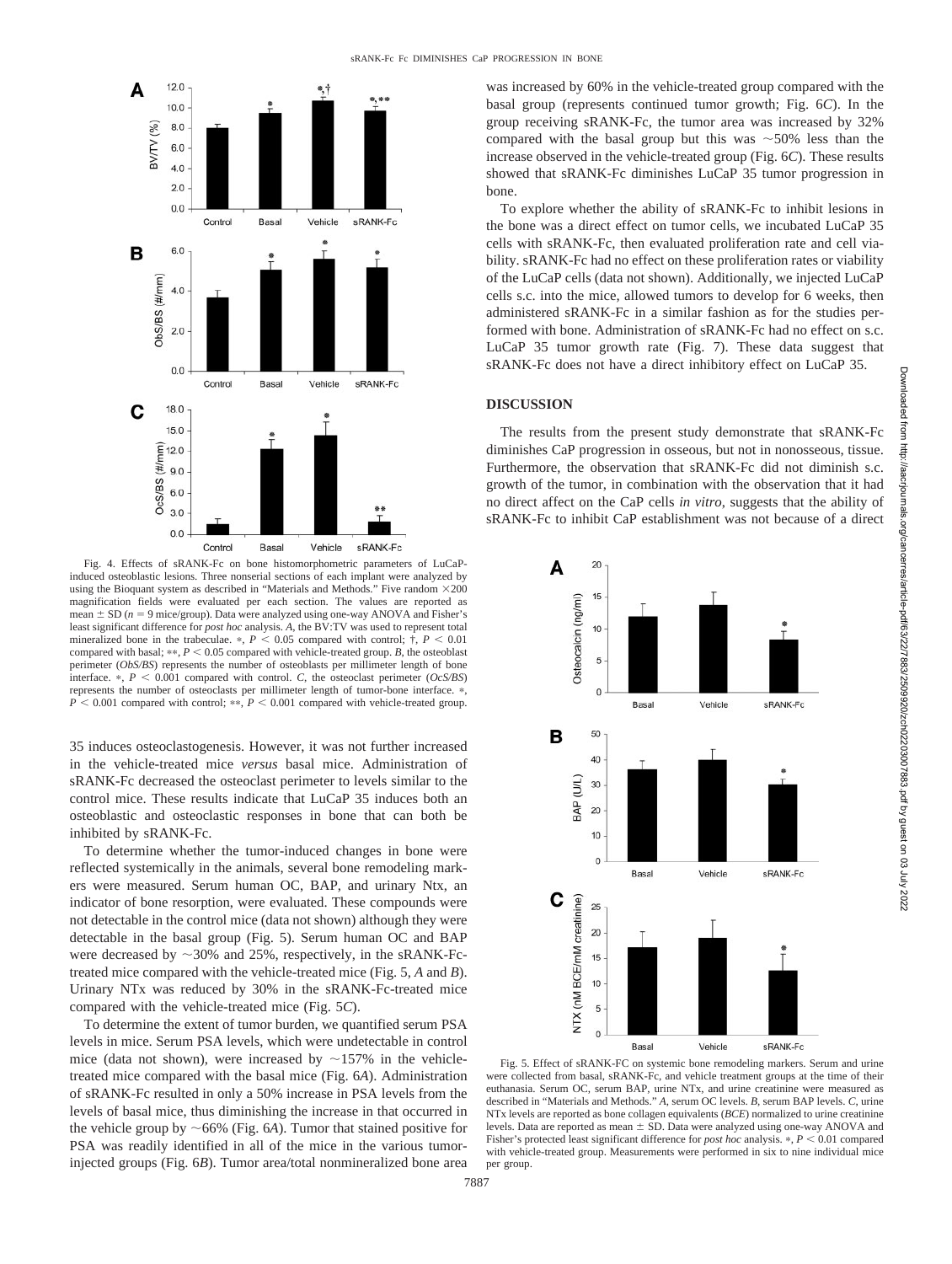

to ELISA for PSA. Values are reported as mean  $\pm$  SD ( $n = 9$ /group). \*,  $P < 0.001$  compared with basal group;  $\dagger$ ,  $P < 0.01$  compared with basal; \*\*,  $P < 0.01$  compared with vehicle-treated group (one-way ANOVA and Fisher's least significant difference for *post hoc* analysis). *B*, histological examination of LuCaP tumors growing in human fetal bone implanted into SCID mice. Formalin-fixed paraffin-embedded sections were stained with H&E or were deparaffinized, rehydrated, and stained for PSA using immunohistochemistry. *Brown* indicates positive staining of PSA. Representative H&E staining of normal implanted fetal bone without tumor implantation, and implant from mice of basal, vehicle, and sRANK-Fc treatment that paralleled with representative slides of PSA-stained sections were presented. Note in control mice the marrow compartment of human fetal bone implants contain mainly stromal elements and some residual hematopoietic cells, and in tumor implants, the bone marrow contains tumor cells. Specifically, the intramedullary space from the basal and vehicle-treated groups (100) has a large component of PSA-positive cells compared with the sRANK-Fc-treated groups. Also, note the increased amount of trabeculae (*red*) and corresponding decrease in marrow space in the in the basal and vehicle-treated groups compared with the control or sRANK-Fc-treated groups. *C*, bone tumor burden (total tumor volume as a percentage of noncalcified tissue volume) was determined using bone histomorphometric analysis. Three nonserial sections of each implant were analyzed by using the Bioquant system as described in "Materials and Methods." Five random  $\times$ 200 magnification fields were evaluated per each section. The values are reported as mean  $\pm$  SD (*n* = 9 mice/group). \*,  $P < 0.001$  compared with basal group;  $\dagger$ ,  $P < 0.01$  compared with basal; \*\*,  $P < 0.01$  compared with vehicle-treated group (one-way ANOVA and Fisher's protected least significant difference for *post hoc* analysis).

effect on tumor but rather specific to factors in the bone microenvironment. These data suggest that inhibition of RANKL activity diminishes the progression of CaP skeletal metastasis.

The importance of osteoclastic activity in the development of CaP skeletal metastatic lesions has received little attention because of their overall osteoblastic radiographic appearance. Yet, despite the radiographic appearance, it is clear from histological evidence that CaP metastases form a heterogeneous mixture of osteolytic and osteoblastic lesions (2, 3, 23–25). In fact, histomorphometric analysis of



Fig. 7. Effect of sRANK-Fc on s.c. implanted LuCaP tumor growth. LuCaP cells were s.c. injected into SCID mice, and tumors were allowed to develop for 6 weeks, then sRANK-Fc (200 µg/mouse/day) or vehicle (1% BSA in PBS) were administered via i.p. injection three times per week for 6 weeks, and the mice were then sacrificed. The tumor volume was measured every 4 weeks. The values are reported as mean  $\pm$  SD.

metastatic lesions reveals that osteoblastic metastases form on trabecular bone at sites of previous osteoclastic resorption, suggesting that bone resorption is required for subsequent osteoblastic bone formation (2). Results from the current study are consistent with previous studies that demonstrate inhibition of RANKL with OPG diminishes CaP establishment or progression of established tumor in bone (7, 26). Taken together, these results support previous published evidence that tumors that metastasize to bone require osteoclastic activity, which releases tumor-supportive growth factors from bone (27, 28). They further extend these studies, because LuCaP is clearly an osteoblastic tumor, as demonstrated by radiographs, DEXA, and bone histomorphometry. Thus, these data clearly demonstrate that osteoclast activity is necessary for the development of osteoblastic CaP tumors.

An active role for osteoclast activity in prostate tumor bone metastasis development is also reflected in clinical data that demonstrate systemic markers of bone resorption are increased in men with CaP skeletal metastases (29, 30) and that bisphosphonates relieve bone pain in this population of patients (31–33). Our observation in the current study that sRANK-Fc reduced several bone systemic bone parameters including OC, BAP, and Ntx in the mice with tumors is consistent with these results. We cannot determine from this study whether the alteration in bone remodeling markers was caused by direct effects of sRANK-Fc on bone or the diminished tumor growth and, thus, decreased tumor impact on bone, or even a combination of these events. Regardless, the presence of tumor was directly associated with increased bone remodeling, suggesting that the tumor has an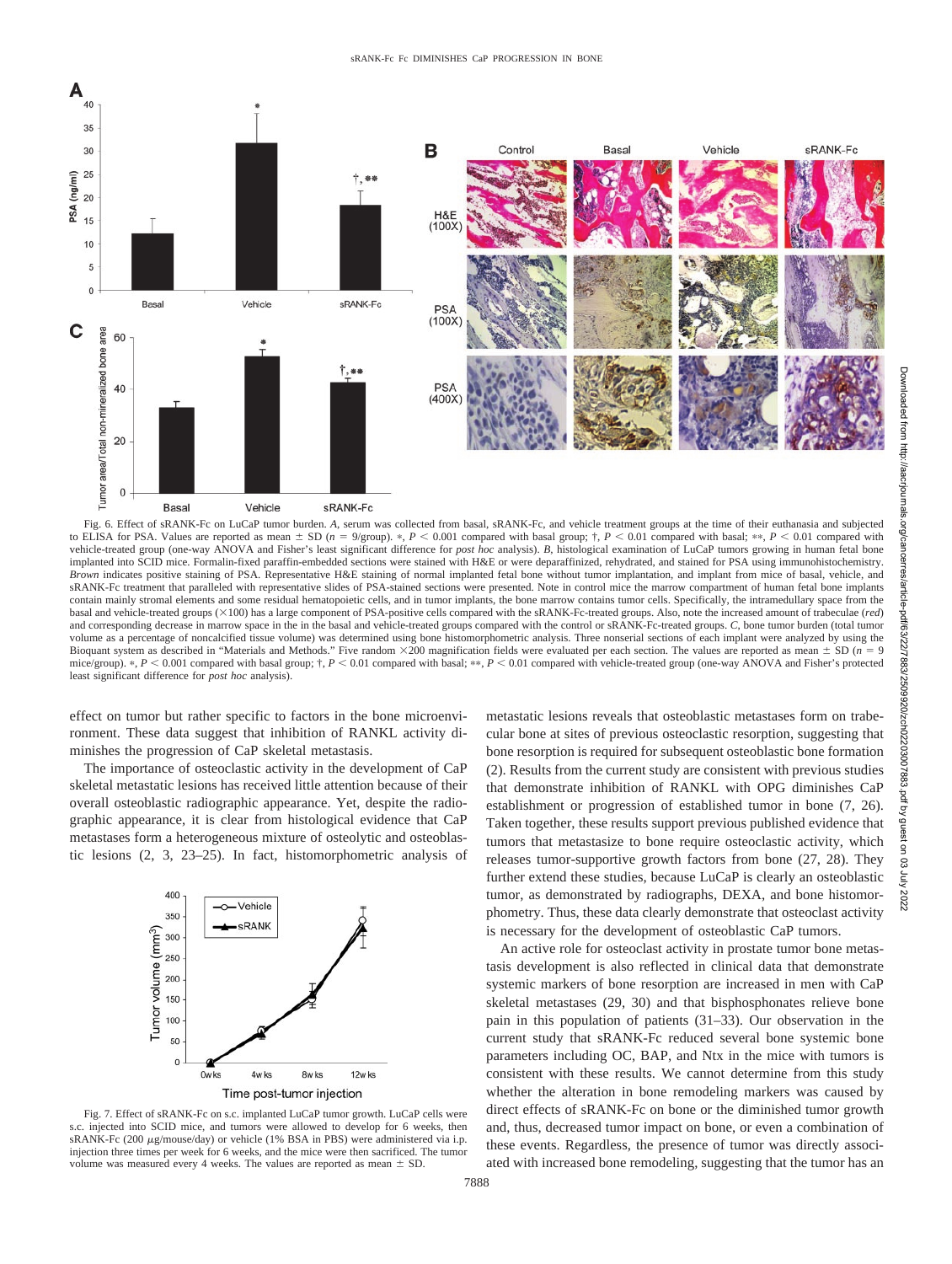impact on bone physiology. This is consistent with our observation that CaP cells including LuCaP (current study), LNCaP, and C4–2B cells express a soluble form of RANKL (7), which can induce osteoclastogenesis.

A major impetus for exploring methods to inhibit RANKL other than OPG is the potential for OPG to act as a survival factor for tumor cells. Specifically, OPG blocked TRAIL-mediated apoptosis of myeloma cells (8) and CaP cells (9). Furthermore, proapoptotic factors such as TNF stimulate OPG secretion from CaP cell lines (34). Taken together, these findings suggest that OPG may function as a survival factor for CaP cells in the bone marrow for microenvironment. Recently, a Phase I clinical trial using either OPG or pamidronate, a bisphosphonate, in patients with either multiple myeloma or breast cancer with radiologically confirmed lytic bone lesions demonstrated comparable inhibition of osteoclast activity, based on NTx levels, between the two compounds (35). However, neither tumor response nor patient survival were evaluated in that study, thus the effect of administering OPG on cancer progression in the cancer patient is unknown at this time. Our observations that sRANK-Fc neither binds TRAIL (data not shown) nor blocks TRAIL-mediated apoptosis of CaP cells suggests that it may be a suitable mediator of RANKL inhibition for clinical use.

The observation that tumor progression was decreased by sRANK-Fc suggests several alternative mechanisms, including the possibility that sRANK-Fc mediates its inhibitory effects either directly on tumor cells or indirectly through its inhibitory effect on RANK and osteoclasts. Similarly, bisphosphonates reduce bone pain in men with CaP skeletal metastases; however, it is unknown whether this effect is caused by inhibiting osteoclastic activity or because of its ability to inhibit tumor cell growth (36–38). In the current study, sRANK-Fc neither inhibited tumor growth or viability *in vitro*, nor did it impact s.c. tumor growth *in vivo*. These observations, taken together with the finding that sRANK-Fc diminished tumor growth in bone, suggests that sRANK-Fc does not have a direct effect on tumor but rather mediates its tumor inhibitory effect indirectly through modulating bone remodeling. However, we cannot rule out that sRANK-Fc has direct inhibitory effect on CaP cells that is dependent on the bone microenvironment.

The observation that sRANK-Fc treatment reduced osteoclast numbers to control levels but only partially diminished indices of tumorinduced osteoblastic activity including BMD and histomorphometric parameters suggests that the tumor cells themselves have bone mineralizing ability that is independent of osteoclastic activity. Thus, because sRANK-Fc only partially reduced tumor volume, the remaining tumor may have promoted osteoblastic activity. This is an agreement with the finding that a CaP cell line injected into mouse bone produced osteoblastic lesions in the presence of low numbers of osteoclasts during the early stages of tumor growth (39). In addition to the pro-osteoblastic activity of tumor remaining after sRANK-Fc treatment, the reduction of osteoclast activity may have resulted in reduction of bone remodeling and, thus, inability of bone resorption to occur to restore the bone to control levels.

In summary, results from the current study demonstrate that an osteoblastic CaP xenograft, LuCaP, produces sRANKL-Fc and induces osteoclastogenesis *in vitro*. Furthermore, this study demonstrated that sRANK-Fc diminishes progression of established LuCaP in bone but not in s.c. tissue, which suggests that osteoblastic tumors require osteoclastic activity to progress and suggests that inhibiting RANKL in men with osteoblastic skeletal metastases will slow tumor progression. Finally, these data suggest that sRANK-Fc is an effective mediator of RANKL inhibition that does not block TRAIL-mediated apoptosis.

#### **ACKNOWLEDGMENTS**

We thank Dr. Robert Vessella for providing the LuCaP 35 xenograft.

#### **REFERENCES**

- 1. Abrams, H., Spiro, R., and Goldstein, N. Metastases in carcinoma. Cancer (Phila.), *3:* 74–85, 1950.
- 2. Charhon, S. A., Chapuy, M. C., Delvin, E. E., Valentin-Opran, A., Edouard, C. M., and Meunier, P. J. Histomorphometric analysis of sclerotic bone metastases from prostatic carcinoma special reference to osteomalacia. Cancer (Phila.), *51:* 918–924, 1983.
- 3. Urwin, G. H., Percival, R. C., Harris, S., Beneton, M. N., Williams, J. L., and Kanis, J. A. Generalised increase in bone resorption in carcinoma of the prostate. Br. J. Urol., *57:* 721–723, 1985.
- 4. Clarke, N. W., McClure, J., and George, N. J. Disodium pamidronate identifies differential osteoclastic bone resorption in metastatic prostate cancer. Br. J. Urol., *69:* 64–70, 1992.
- 5. Clarke, N. The effects of pamidronate disodium treatment in metastatic prostate cancer. Rev. Contemp. Pharamcother., *9:* 205–212, 1998.
- 6. Takahashi, N., Udagawa, N., and Suda, T. A new member of tumor necrosis factor ligand family, ODF/OPGL/TRANCE/RANKL, regulates osteoclast differentiation and function. Biochem. Biophys. Res. Commun., *256:* 449–455, 1999.
- 7. Zhang, J., Dai, J., Qi, Y., Lin, D. L., Smith, P., Strayhorn, C., Mizokami, A., Fu, Z., Westman, J., and Keller, E. T. Osteoprotegerin inhibits prostate cancer-induced osteoclastogenesis and prevents prostate tumor growth in the bone. J. Clin. Invest., *107:* 1235–1244, 2001.
- 8. Shipman, C. M., and Croucher, P. I. Osteoprotegerin is a soluble decoy receptor for tumor necrosis factor-related apoptosis-inducing ligand/Apo2 ligand and can function as a paracrine survival factor for human myeloma cells. Cancer Res., *63:* 912–916, 2003.
- 9. Holen, I., Croucher, P. I., Hamdy, F. C., and Eaton, C. L. Osteoprotegerin (OPG) is a survival factor for human prostate cancer cells. Cancer Res., *62:* 1619–1623, 2002.
- 10. Yano, Y., Hayashi, Y., Nakaji, M., Nagano, H., Seo, Y., Ninomiya, T., Yoon, S., Wada, A., Hirai, M., Kim, S. R., Yokozaki, H., and Kasuga, M. Different apoptotic regulation of TRAIL-caspase pathway in HBV- and HCV-related hepatocellular carcinoma. Int. J. Mol. Med., *11:* 499–504, 2003.
- 11. Smyth, M. J., Takeda, K., Hayakawa, Y., Peschon, J. J., van den Brink, M. R., and Yagita, H. Nature's TRAIL—on a path to cancer immunotherapy. Immunity, *18:* 1–6, 2003.
- 12. de Bono, J. S., and Rowinsky, E. K. Therapeutics targeting signal transduction for patients with colorectal carcinoma. Br. Med. Bull., *64:* 227–254, 2002.
- 13. Oyajobi, B. O., Anderson, D. M., Traianedes, K., Williams, P. J., Yoneda, T., and Mundy, G. R. Therapeutic efficacy of a soluble receptor activator of nuclear factor B-IgG Fc fusion protein in suppressing bone resorption and hypercalcemia in a model of humoral hypercalcemia of malignancy. Cancer Res., *61:* 2572–2578, 2001.
- 14. Sordillo, E. M., and Pearse, R. N. RANK-Fc: a therapeutic antagonist for RANK-L in myeloma. Cancer (Phila.), *97:* 802–812, 2003.
- 15. Childs, L. M., Paschalis, E. P., Xing, L., Dougall, W. C., Anderson, D., Boskey, A. L., Puzas, J. E., Rosier, R. N., O'Keefe, R. J., Boyce, B. F., and Schwarz, E. M. In vivo RANK signaling blockade using the receptor activator of NF-KB:Fc effectively prevents and ameliorates wear debris-induced osteolysis via osteoclast depletion without inhibiting osteogenesis. J. Bone Miner. Res., *17:* 192–199, 2002.
- 16. Corey, E., Quinn, J. E., Buhler, K. R., Nelson, P. S., Macoska, J. A., True, L. D., and Vessella, R. L. LuCaP 35: a new model of prostate cancer progression to androgen independence. Prostate, *55:* 239–246, 2003.
- 17. Corey, E., Quinn, J. E., Bladou, F., Brown, L. G., Roudier, M. P., Brown, J. M., Buhler, K. R., and Vessella, R. L. Establishment and characterization of osseous prostate cancer models: intra-tibial injection of human prostate cancer cells. Prostate, *52:* 20–33, 2002.
- 18. Nemeth, J. A., Harb, J. F., Barroso, U., Jr., He, Z., Grignon, D. J., and Cher, M. L. Severe combined immunodeficient-hu model of human prostate cancer metastasis to human bone. Cancer Res., *59:* 1987–1993, 1999.
- 19. Pearse, R. N., Sordillo, E. M., Yaccoby, S., Wong, B. R., Liau, D. F., Colman, N., Michaeli, J., Epstein, J., and Choi, Y. Multiple myeloma disrupts the TRANCE/ osteoprotegerin cytokine axis to trigger bone destruction and promote tumor progression. Proc. Natl. Acad. Sci. USA, *98:* 11581–11586, 2001.
- 20. Dai, J., Lin, D., Zhang, J., Habib, P., Smith, P., Murtha, J., Fu, Z., Yao, Z., Qi, Y., and Keller, E. T. Chronic alcohol ingestion induces osteoclastogenesis and bone loss through IL-6 in mice. J. Clin. Invest., *106:* 887–895, 2000.
- 21. Parfitt, A. M., Drezner, M. K., Glorieux, F. H., Kanis, J. A., Malluche, H., Meunier, P. J., Ott, S. M., and Recker, R. R. Bone histomorphometry: standardization of nomenclature, symbols, and units. Report of the ASBMR Histomorphometry Nomenclature Committee. J. Bone Miner. Res., *2:* 595–610, 1987.
- 22. Emery, J. G., McDonnell, P., Burke, M. B., Deen, K. C., Lyn, S., Silverman, C., Dul, E., Appelbaum, E. R., Eichman, C., DiPrinzio, R., Dodds, R. A., James, I. E., Rosenberg, M., Lee, J. C., and Young, P. R. Osteoprotegerin is a receptor for the cytotoxic ligand TRAIL. J. Biol. Chem., *273:* 14363–14367, 1998.
- 23. Berruti, A., Piovesan, A., Torta, M., Raucci, C. A., Gorzegno, G., Paccotti, P., Dogliotti, L., and Angeli, A. Biochemical evaluation of bone turnover in cancer patients with bone metastases: relationship with radiograph appearances and disease extension. Br. J. Cancer, *73:* 1581–1587, 1996.
- 24. Vinholes, J., Coleman, R., and Eastell, R. Effects of bone metastases on bone metabolism: implications for diagnosis, imaging and assessment of response to cancer treatment. Cancer Treat. Rev., *22:* 289–331, 1996.